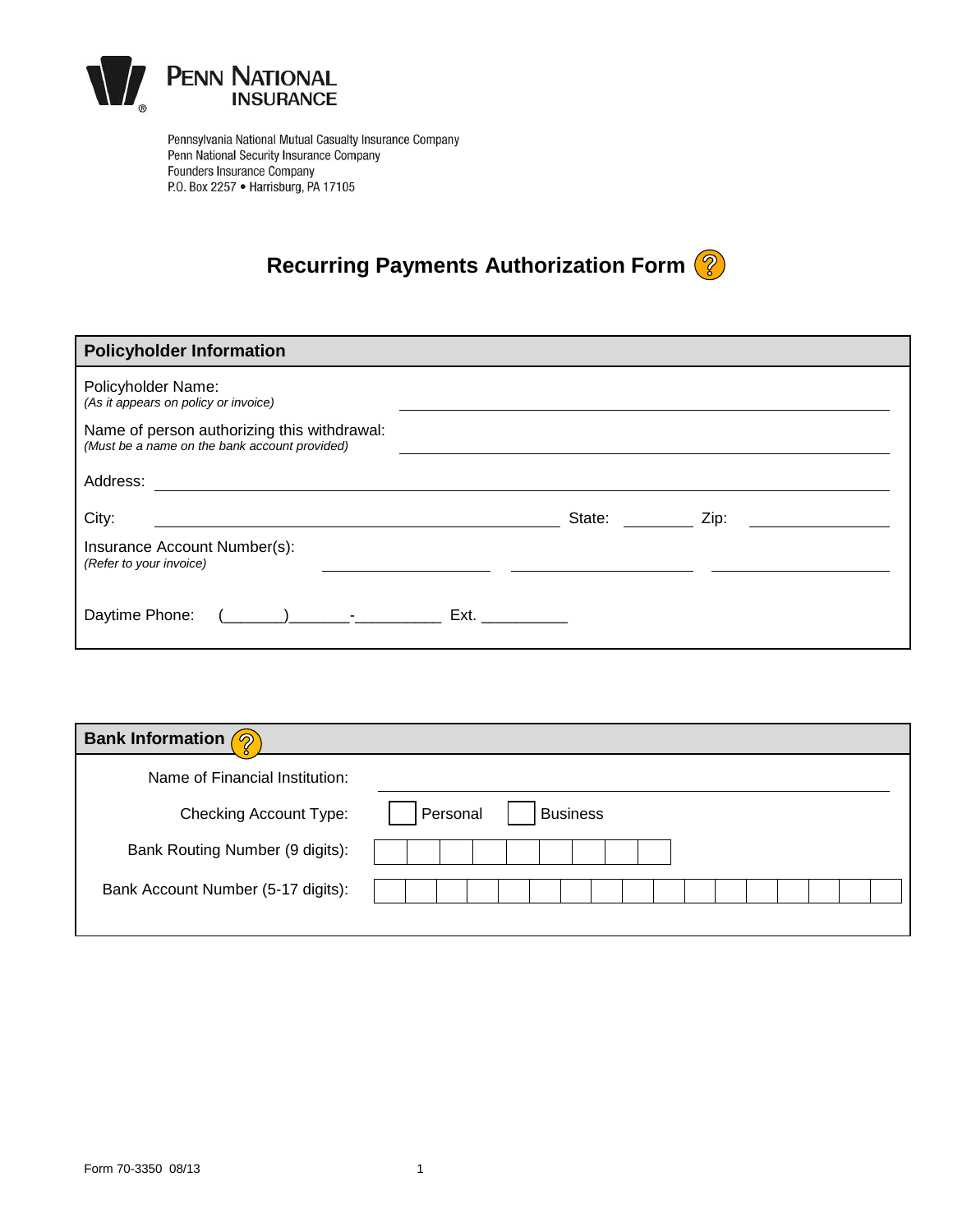## **PERSONAL LINES POLICY PAY PLANS**

| Six-Month Automobile Policy - Choose One Pay Plan                                |  |  |  |
|----------------------------------------------------------------------------------|--|--|--|
| 6 payments - (Six monthly payments)                                              |  |  |  |
| 5 payments - (Five monthly payments)                                             |  |  |  |
| Bi-Monthly $34/33/33 - (34\%$ down, two installments of $33\%)$                  |  |  |  |
| Bi-Monthly $40/30/30 - (NJ$ renewals only $-40\%$ down, two installments of 30%) |  |  |  |
| 2 payments (MD, TN or VA effective on or after 10/18/2013 – Two payments of 50%) |  |  |  |
| Prepaid - (Paid in full)                                                         |  |  |  |
| Annual Automobile Policy - Choose One Pay Plan                                   |  |  |  |
| 12 payments - (Twelve monthly payments)                                          |  |  |  |
| 10 payments – (Ten monthly payments)                                             |  |  |  |
| Quarterly – (Four payments of 25%)                                               |  |  |  |
| Prepaid – (Paid in full)                                                         |  |  |  |
| <b>Property Policy - Choose One Pay Plan</b>                                     |  |  |  |
| 12 payments – (Twelve monthly payments)                                          |  |  |  |
| 10 payments – (Ten monthly payments)                                             |  |  |  |
| Quarterly – (Four payments of 25%)                                               |  |  |  |
| Prepaid – (Paid in full)                                                         |  |  |  |

# **COMMERCIAL LINES POLICY PAY PLANS**

| All Policy Types - Choose One Pay Plan |                                                                                  |  |  |
|----------------------------------------|----------------------------------------------------------------------------------|--|--|
|                                        | Prepaid - (Paid in full)                                                         |  |  |
|                                        | 50/50 – (50% down, one installment of 50% due in 90 days)                        |  |  |
|                                        | 40/30/30 - (40% down, two installments of 30% due every other month)             |  |  |
|                                        | 25% plus 3 quarterly $-$ (25% down, three installments of 25% due quarterly)     |  |  |
|                                        | 20% plus 5 monthly – (20% down, five installments of 16% due monthly)            |  |  |
|                                        | 20% plus 10 monthly – (20% down, ten installments of 8% due monthly)             |  |  |
|                                        | 8.3334% plus 11 monthly - (8.3334% down, 11 installments of 8.3334% due monthly) |  |  |